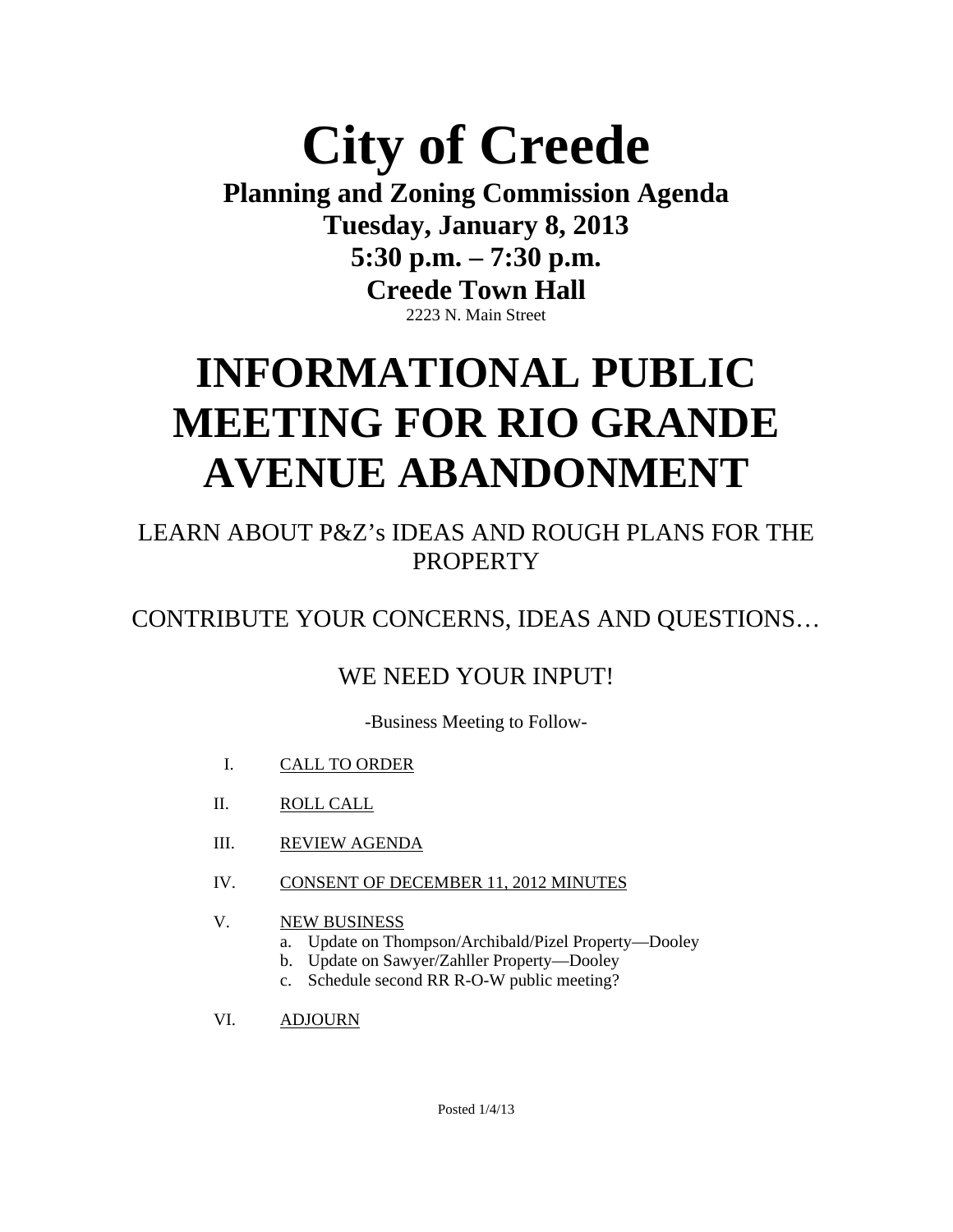#### **PLANNING & ZONING COMMISSION CITY OF CREEDE, COLORADO – A TOWN December 11, 2012**

#### REGULAR MEETING

 The Planning and Zoning Commission of the City of Creede – a Town, County of Mineral, State of Colorado, met in the Creede Town Hall at the hour of 5:30 p.m. There being present at the call of the roll the following persons:

COMMISSIONERS ABSENT: Lauri Jordan

 COMMISSIONERS PRESENT: Rex Shepperd, Avery Augur, Eric Grossman, Kay Wyley, Frank Freer

 Commission Chair Augur, presiding, declared a quorum present: Those members of staff also present were as follows: Clyde Dooley, Town Manager Randi DePriest, Town Clerk

#### AGENDA

 Commissioner Shepperd moved and Commissioner Freer seconded to approve the agenda as presented. The vote was unanimous. Commission Chair Augur declared the motion carried.

#### CONSENT OF NOVEMBER 13, 2012 MINUTES

 Commissioner Freer requested that his reason for abstaining from a vote on November 13, 2012 be included in the minutes. A date correction was also made. Commissioner Freer moved and Commission Chair Augur seconded to approve the November 13, 2012 minutes as amended. The vote was unanimous. Commission Chair Augur declared the motion carried.

#### NEW BUSINESS

#### UPDATE ON LAMEE/BRENNAND/MEYERS PROPERTY

 Town Manager Dooley informed the Board that he was currently trying to resolve a property ownership dispute involving a parcel adjacent to the title perfection in question. He was directed to continue so that the application could move forward.

#### UPDATE ON SAWYER/ZAHLLER PROPERTY

 Maria ??, an attorney for the property owners was available by telephone. The commission discussed adjusting the boundary agreement from 36 foot from the property across La Garita Street to 40 foot for utility access and possible future improvements. They communicated that they felt this recommendation was the most likely to be approved by the Board of Trustees. Commissioner Shepperd moved and Commissioner Freer seconded to recommend that the Board of Trustees consider approval of the Sawyer/Zahller Boundary Agreement should the property owners agree to change the west boundary to maintain a 40-foot roadway. The vote was unanimous. Commission Chair Augur declared the motion carried. Attorney \_\_\_ agreed to present her clients with this proposition and then get back to Clyde with their decision.

#### REVIEW + ACTION/DIRECTION COMMERCIAL BUILDING PERMIT—KIP'S GRILL BUILDING PERMIT 12-18

 Several Commissioners inquired if the property in question had been surveyed and wanted to know if the current patio and proposed project were owned by the applicant. The permit was tabled until the applicant could at least make a measurement from existing survey markers across the street to find out what distance the patio is from those markers and return to the Commission with that information.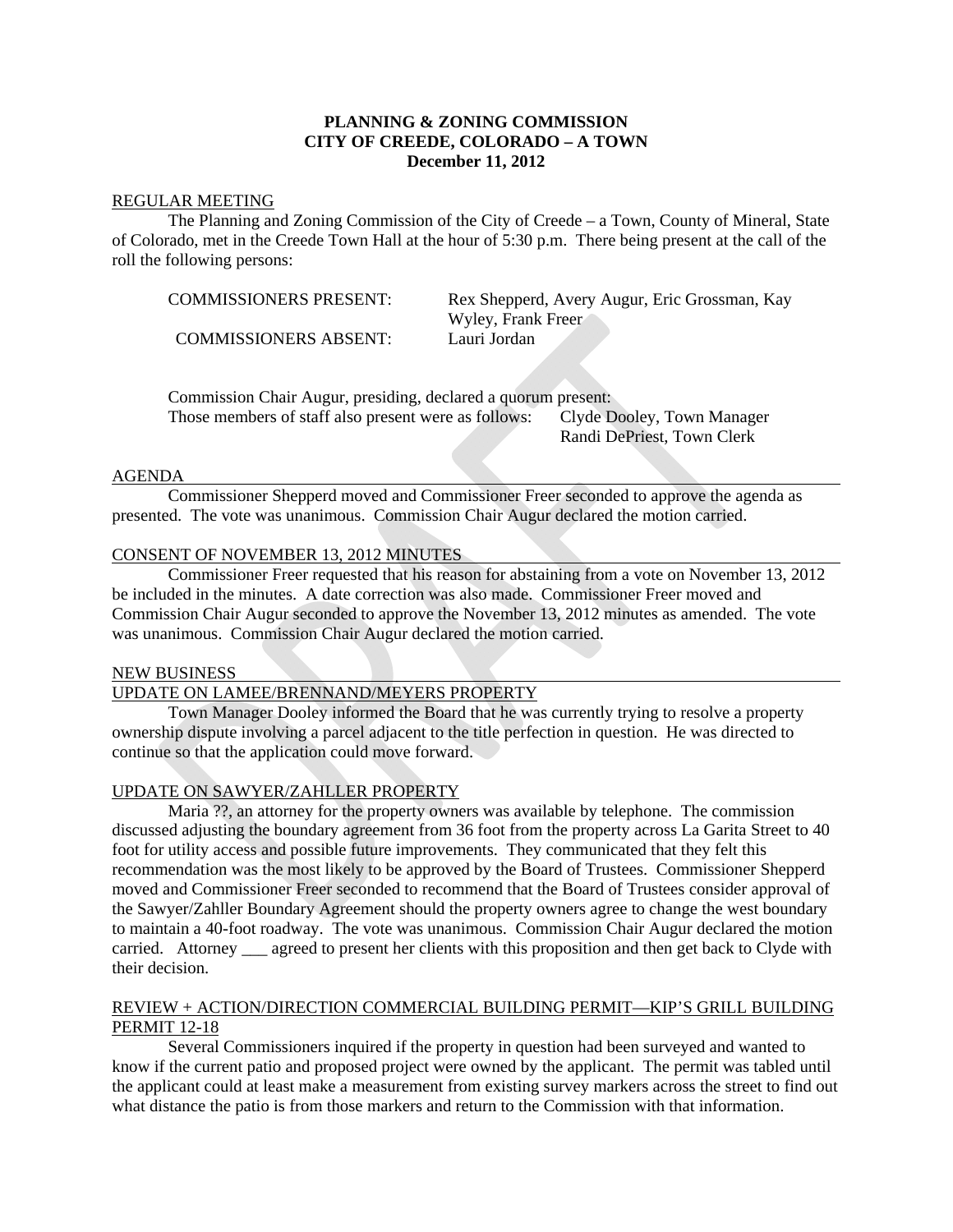#### APPLICATION FOR ZONING CONDITIONAL USE BY DEBBIE & PAUL WHITMORE

 The applicants were available to answer any questions and gave a brief description of what they wanted to do with the property. The conditional use was discussed at length, and there was a consensus that the conditional use should only be attached to this particular business to prevent the property from being used as a business that would be more disruptive to a residential area. Commissioner Freer moved and Commission Chair Augur seconded to recommend that the Board of Trustees approve the Whitmore Application for Special Exemption Use with terms and conditions to be negotiated between the Board of Trustees and the applicant. The Board of Trustees will be asked to schedule a public hearing for this item at their regular meeting January 2, 2012.

#### ONGOING DISCUSSION

#### RAILROAD RIGHT-OF-WAY – RIO GRANDE AVENUE PARKING LOT & VACATION

 The Commission discussed this item and felt that it was ready to host an informational public meeting and work session to involve the surrounding property owners and to better inform the public of what the Commission had in mind. Staff was directed to schedule such a meeting during the regular Planning & Zoning meeting next month.

#### ADJOURN

 There being no further business to come before the Planning and Zoning Commission at this time, Commissioner Shepperd moved and Commissioner Freer seconded that the meeting be adjourned at 6:29p.m. The vote was unanimous. Commission Chair Augur declared the motion carried.

Respectfully submitted:

 $\overline{\phantom{a}}$  , where  $\overline{\phantom{a}}$  , where  $\overline{\phantom{a}}$  ,  $\overline{\phantom{a}}$  ,  $\overline{\phantom{a}}$  ,  $\overline{\phantom{a}}$  ,  $\overline{\phantom{a}}$  ,  $\overline{\phantom{a}}$  ,  $\overline{\phantom{a}}$  ,  $\overline{\phantom{a}}$  ,  $\overline{\phantom{a}}$  ,  $\overline{\phantom{a}}$  ,  $\overline{\phantom{a}}$  ,  $\overline{\phantom{a}}$  ,  $\overline{\phantom{a}}$  ,

Randi DePriest City Clerk/Treasurer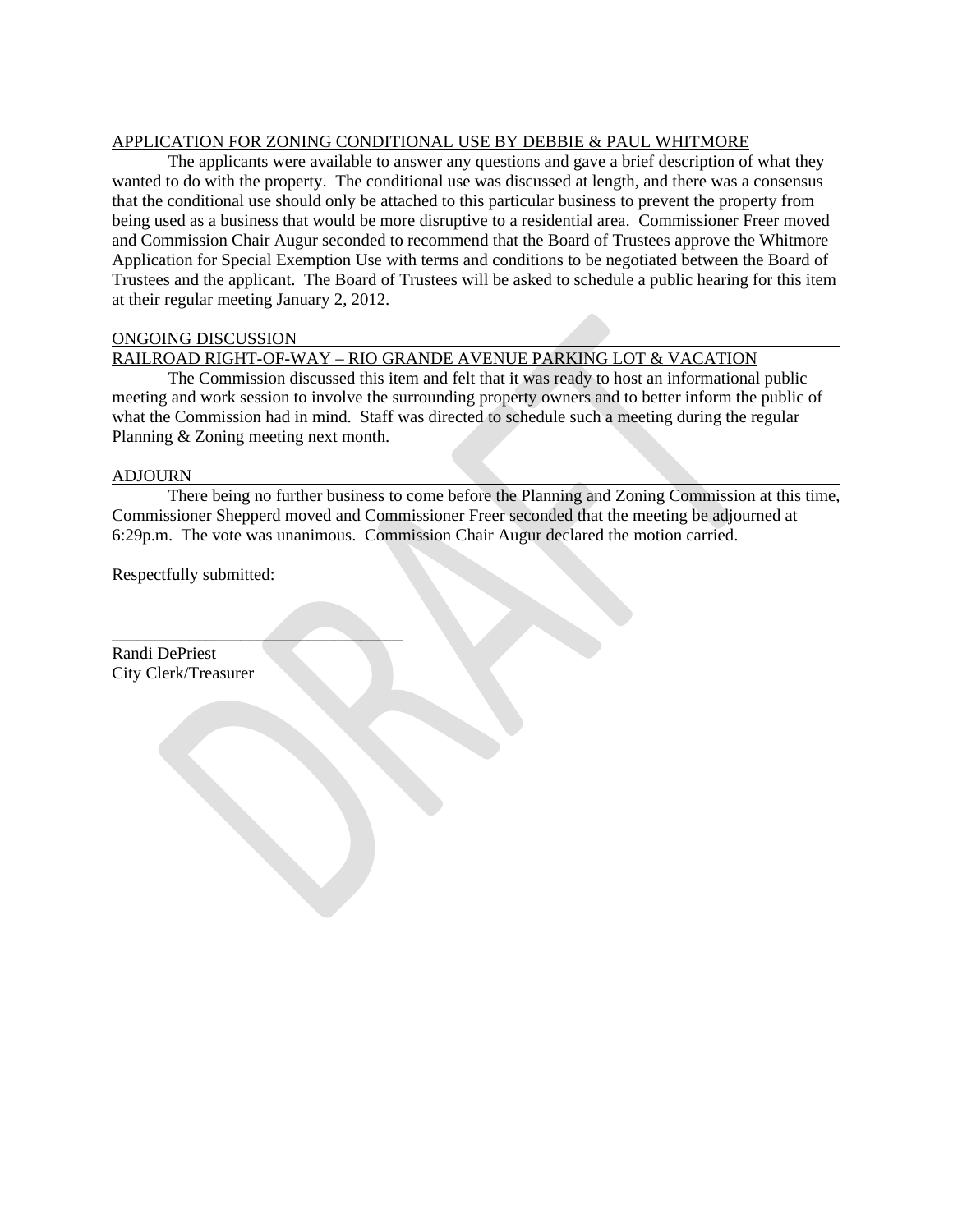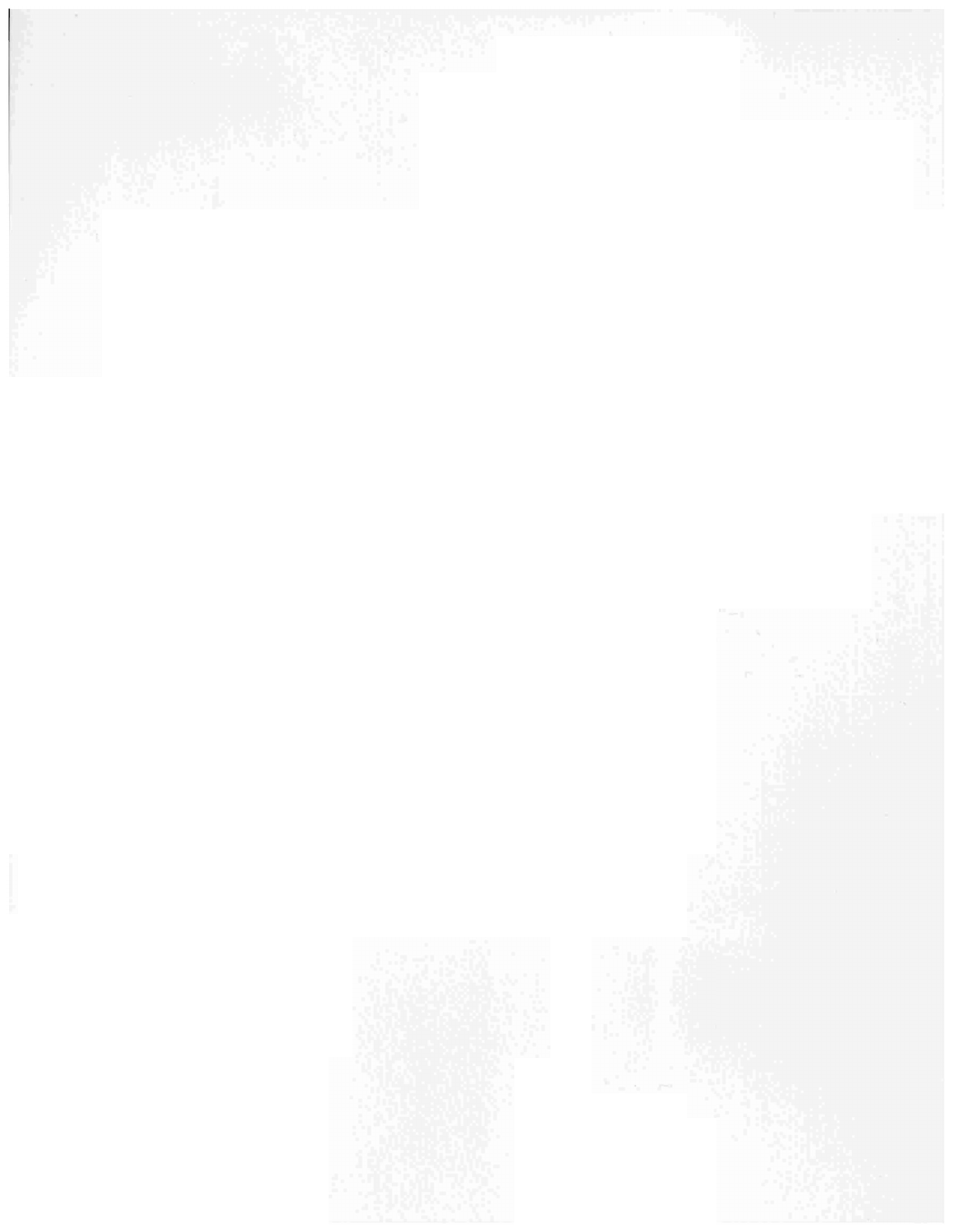